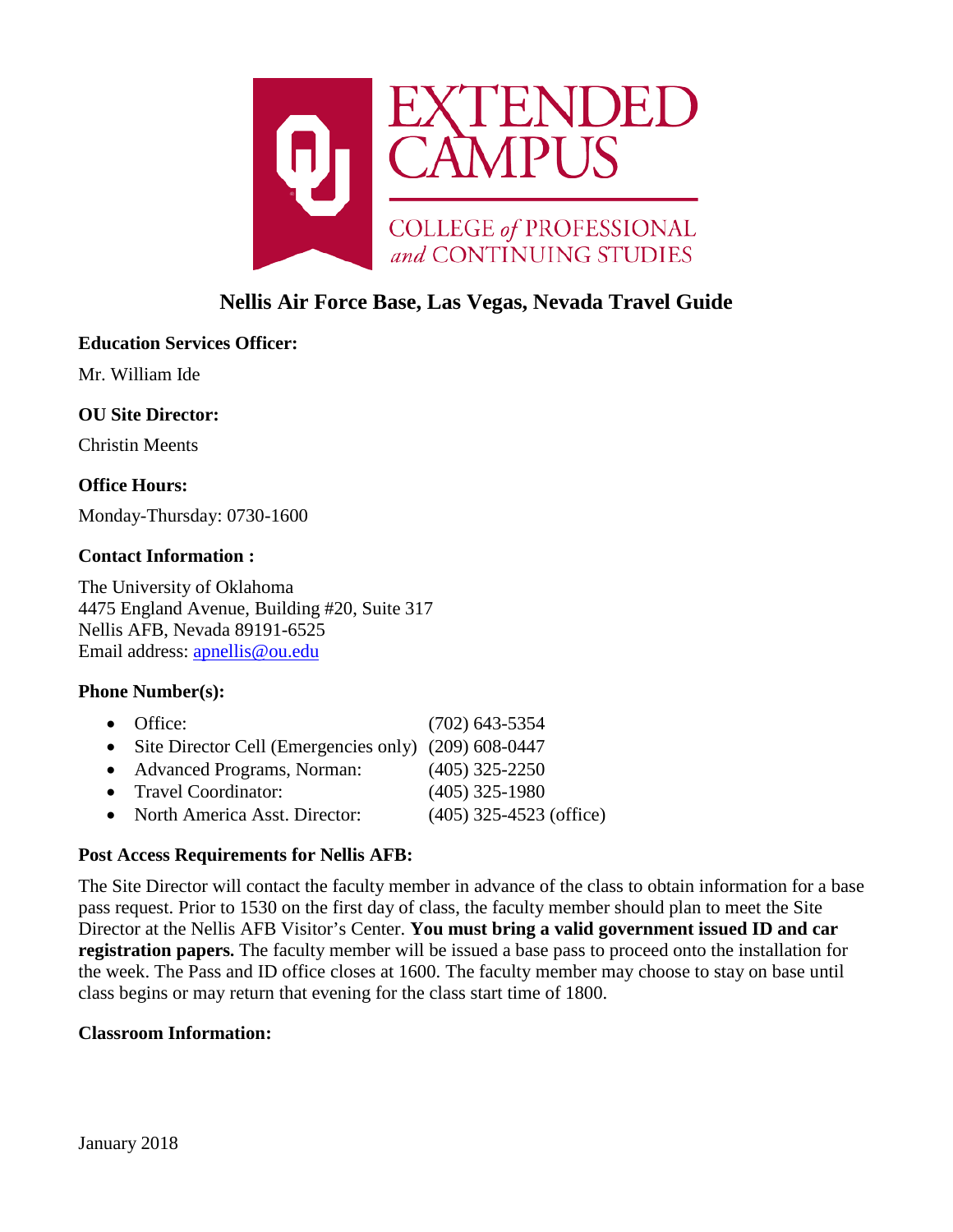# **Location**

Building 20 (MPF/Force Support Squadron), 4475 England Ave., Room 309 (See driving directions in this document.)

# **Class Schedule:**

Monday-Friday 1800-2130, Saturday 0800-1630, Sunday 0800-1200

# **Available A/V equipment:**

The equipment available in the classroom is as follows: desktop computer, DVD/VHS player, 60" TV/monitor, speakers, 2 white boards, and wireless Internet. If any other resources are needed, please let the Site Director know in advance.

# **Reproduction of class materials:**

Professors will need to bring copies of all class materials with them. Advanced Programs will not reimburse for this expense. Office Depot is the closest local option.

# **Rental Car:**

A mid-sized rental car will be reserved for you at the Las Vegas airport by the AP Travel Coordinator. See the rental car agency and reservation information on your flight itinerary.

# **Lodging for Advanced Programs Professors:**

# **Room Reservations and Amenities**

You are responsible for making your own hotel reservation at one of the OU designated hotels listed below. If you choose to stay in a non-designated hotel, keep in mind that you will only be reimbursed up to the GSA rate.<http://www.gsa.gov/portal/content/104877>

The hotels are less than 3 miles from the Nellis AFB Visitor's Center. Drive time is typically 10-15 minutes with traffic. (See driving directions below.)

# **Springhill Suites Las Vegas/North Speedway**

2910 E. Craig Road Las Vegas, NV 89030 702-522-9200 Fax : 702-522-8838 Website:<http://www.marriott.com/hotels/travel/lasvn-springhill-suites-las-vegas-north-speedway/>

# **Hampton Inn Las Vegas/North Speedway**

2852 E. Craig Road Las Vegas, NV 89030 702-655-0111 Fax : 702-598-0111 Website: <http://hamptoninn.hilton.com/en/hp/hotels/index.jhtml?ctyhocn=LASNOHX>